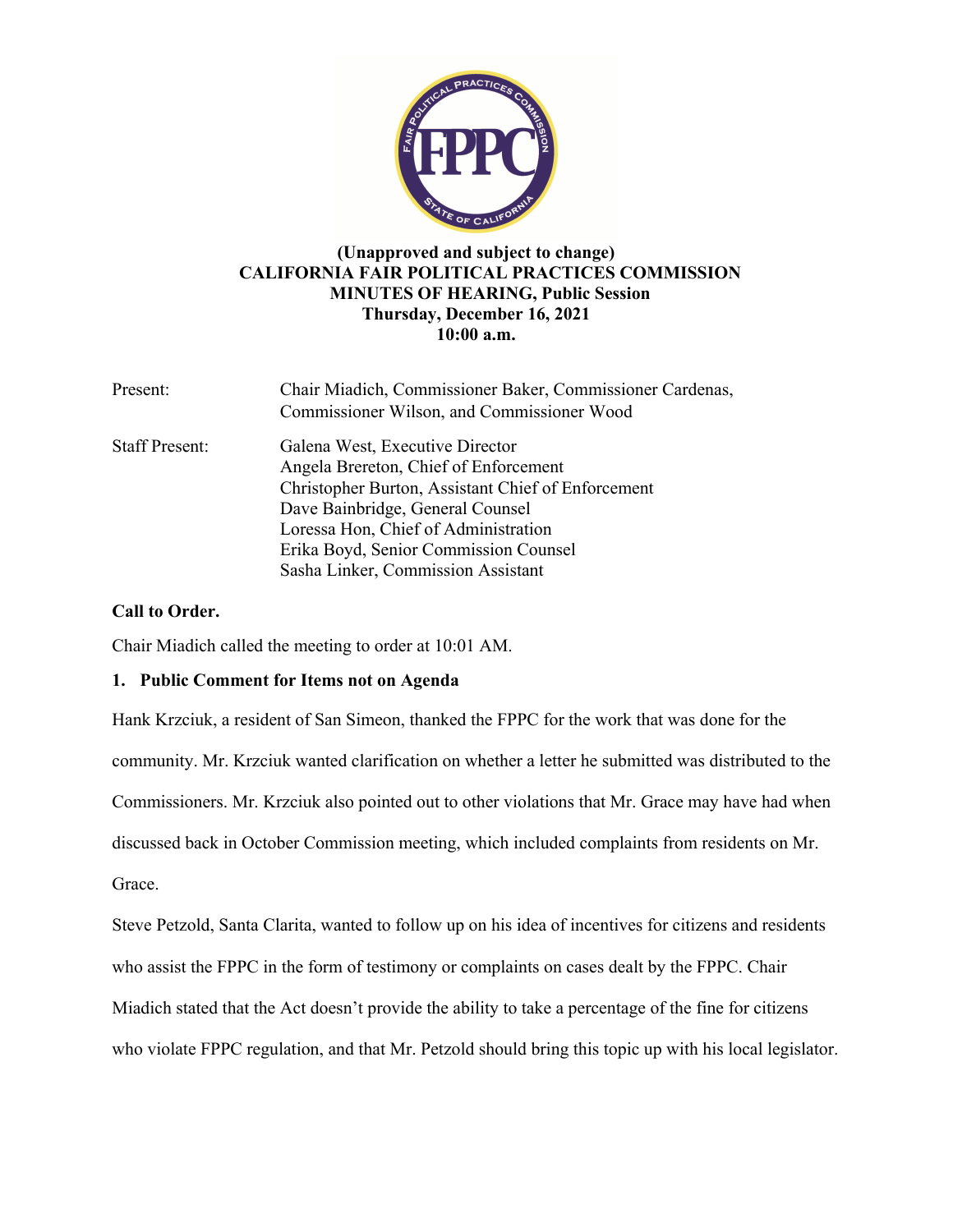#### **2. Approval of Commission Minutes**

**MOTION:** To approve November 2021 Commission Meeting Minutes. Moved by Commissioner Wilson; seconded by Commissioner Baker. The motion passed 5-0.

#### **3. Adoption of Proposed Form 409, Limited Liability Company (LLC) Statement of Members**

Erika Boyd, Senior Commission Counsel, gave an overview of the proposed Form 409.

Commissioner Baker asked about educational material that will be updated, and if it will include video trainings as well as FAQ's. Ms. Boyd responded that since this is brand-new material, there will be an FAQ for the Form. Ms. Boyd also acknowledging that since this is a brand-new form, that Staff will continue to take in feedback about the form. Commissioner Baker asked about outreach to associations, such as State Bar committees. Chair Miadich stated that staff presented the extensive outreach efforts at the Public Outreach and Technology Committee.

**MOTION**: To adopt Form 409. Moved by Commissioner Wood; seconded by Commissioner Cardenas. The motion passed 5-0.

# **4. Mass Mailing Sent at Public Expense. In the Matter of County of Stanislaus; FPPC No. 17/325**

Angela Brereton, Chief of Enforcement, presented the stipulation and stated that although this is a mass mailing case, it is not based on campaign material. It is for job recruitment advertisements and featured an official who was not running for re-election, which violates the Act.

Steve Petzold, Santa Clarita, stated it was surprising that it was a violation and saw it as an innocent mistake. Mr. Petzold continued that there was not one individual or government official who was found to be the culprit, since it was their job to remove the advertisements themselves. Mr. Petzold also believed the fine amount should be reduced since it would be on the taxpayers to pay the fines.

**MOTION**: To approve the stipulation and fines. Moved by Chair Miadich; seconded by Commissioner Wilson. The motion passed 5-0.

#### **5. Enforcement Division Update**

Ms. Brereton and Christopher Burton, Assistant Chief of Enforcement, gave a detailed report on the Enforcement Division including: an overview of the Division and its procedures, streamline program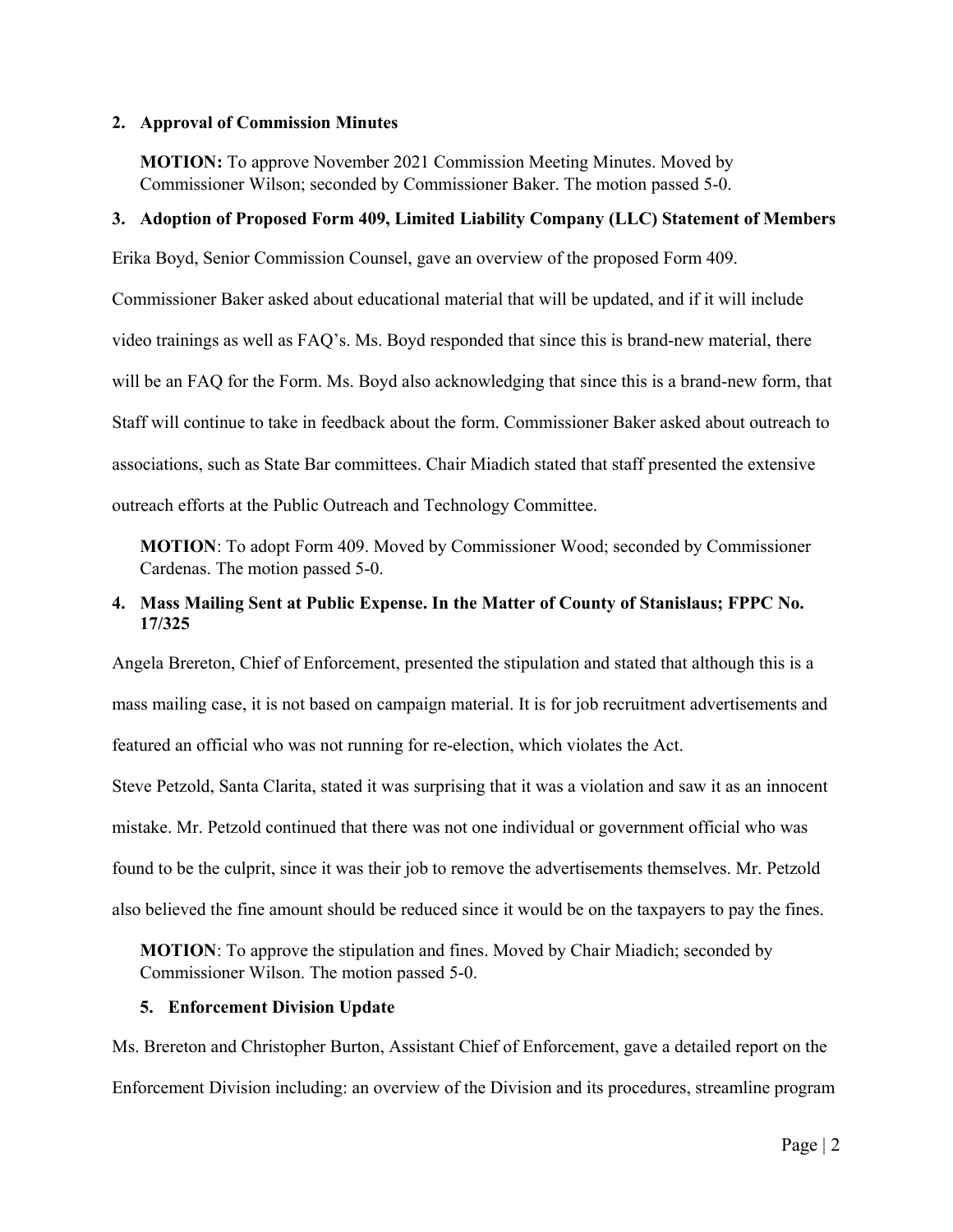update, preelection outreach programs, 2021 workload recap, and 2022 election year projections. Chair Miadich discussed how the presentation was structured and instructed the Commissioners to ask questions in between sections.

Chair Miadich asked about the internal policy not to double count fines and Mr. Burton's specific comment that this is reserved for late filings and unintentional conduct. Mr. Burton responded in agreement that it is the cases that carry a lower degree of public harm.

Chair Miadich continued with this point and ask if there was clear evidence that a party was intentionally avoiding disclosure by not filing documents, would the Enforcement Division exercise discretion to not weigh in whether the party paid a fine at the local level since it is a more egregious act. Mr. Burton responded that it would be taken in a case-by-case basis.

Chair Miadich asked Ms. Brereton if a resident or someone from the public asks a Commissioner about a specific case that is being looked at by the Enforcement Division, are the appropriate steps to send them over to speak with the Enforcement Division to be consistent with Commissioner ethical obligations. Ms. Brereton responded that it would be the appropriate way to handle this situation to protect the Commissioners from any potential exposure to the substance of the issues. Commissioner Wilson asked when it comes to a person being personally liable compared to a government entity being fined, if there are any factors that are considered when making that decision. Ms. Brereton responded that whoever is paying the fine is not a criteria that is in the specified regulations, so it is not in consideration when determining the penalty. Ms. Brereton went on to say the size of the Committee is considered when determining the penalty. Commissioner Wilson asked if there are scenarios where someone is personally liable. Ms. Brereton stated yes, there are situations where the public official is the only respondent, like in Statement of Economic Interest violations. Commissioner Wood inquired in the situation that Chair Miadich described, does putting the inquiry on the record cure the ethical obligations the Commissioners have. Dave Bainbridge, General Counsel, stated it is correct to put the inquiry on the record so that there is record that an attempt to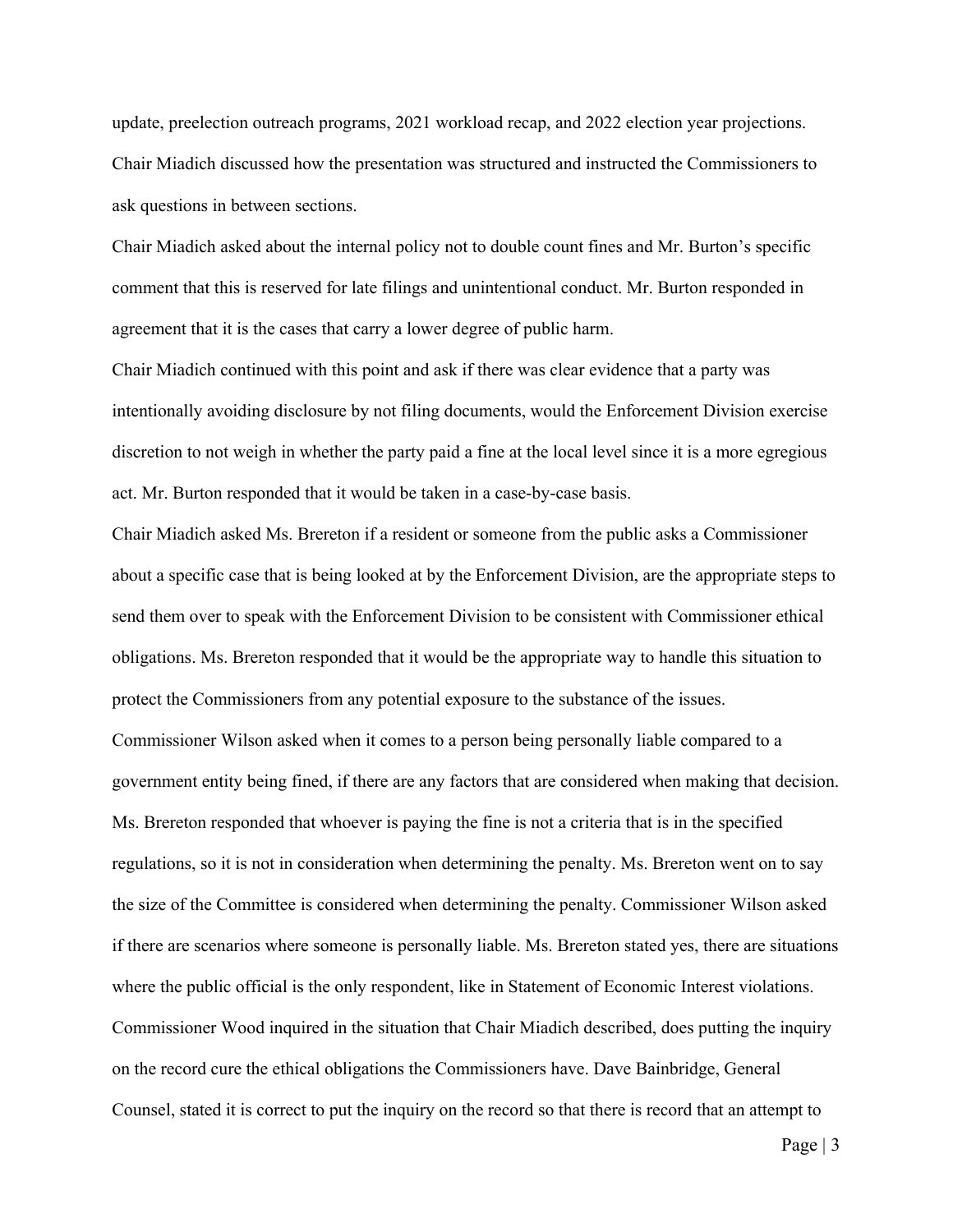contact the Commissioner about a certain case handled by the Enforcement Division as stated in the Commissioner Code of Conduct.

Commissioner Baker asked about the figure that 28% of the Enforcement Team was lost in 2021, and how was it compared to the figures in 2020. Ms. Brereton stated that although she did not calculate the numbers for 2020, some of the numbers did span in 2020  $& 2021$ . There is no one in the Enforcement Division that is currently out doing contract tracing.

Commissioner Baker further asked about other agencies and their fines, specifically with a criminal agency dealing with a case that has criminal penalties if it is handled differently by the Enforcement Division. Ms. Brereton responded that if there is a case where the case is being looked at for criminal penalties, there is a statute in which the Enforcement Division must defer to the criminal agency to pursue the criminal penalties, and the Enforcement Division will not pursue additional administrative penalties on those criminal activities. Ms. Brereton further clarified that the Enforcement Division must have an agreement since there isn't an automatic tolling of the administrative penalties. Chair Miadich asked Ms. Brereton when the FPPC defers to the Attorney General's office for criminal prosecutions that are found in cases investigated by the FPPC, through the criminal proceedings there would be recognition of the violations of the act and future potential penalties. Ms. Brereton agreed that in plea deals not only would it recognize the criminal acts, but also penalties for the administrative acts that violated the Act. Ms. Brereton added the statute specifically precludes civil actions, not administrative actions, but the Division makes it practice to not pursue administrative actions at the same time.

Commissioner Baker discussed the Canciamilla case earlier in the year, where the respondent did pay fines to the FPPC but was also criminally prosecuted. Galena West, Executive Director, stated the case was an FPPC case first and was then taken up by the District Attorney for criminal procedures.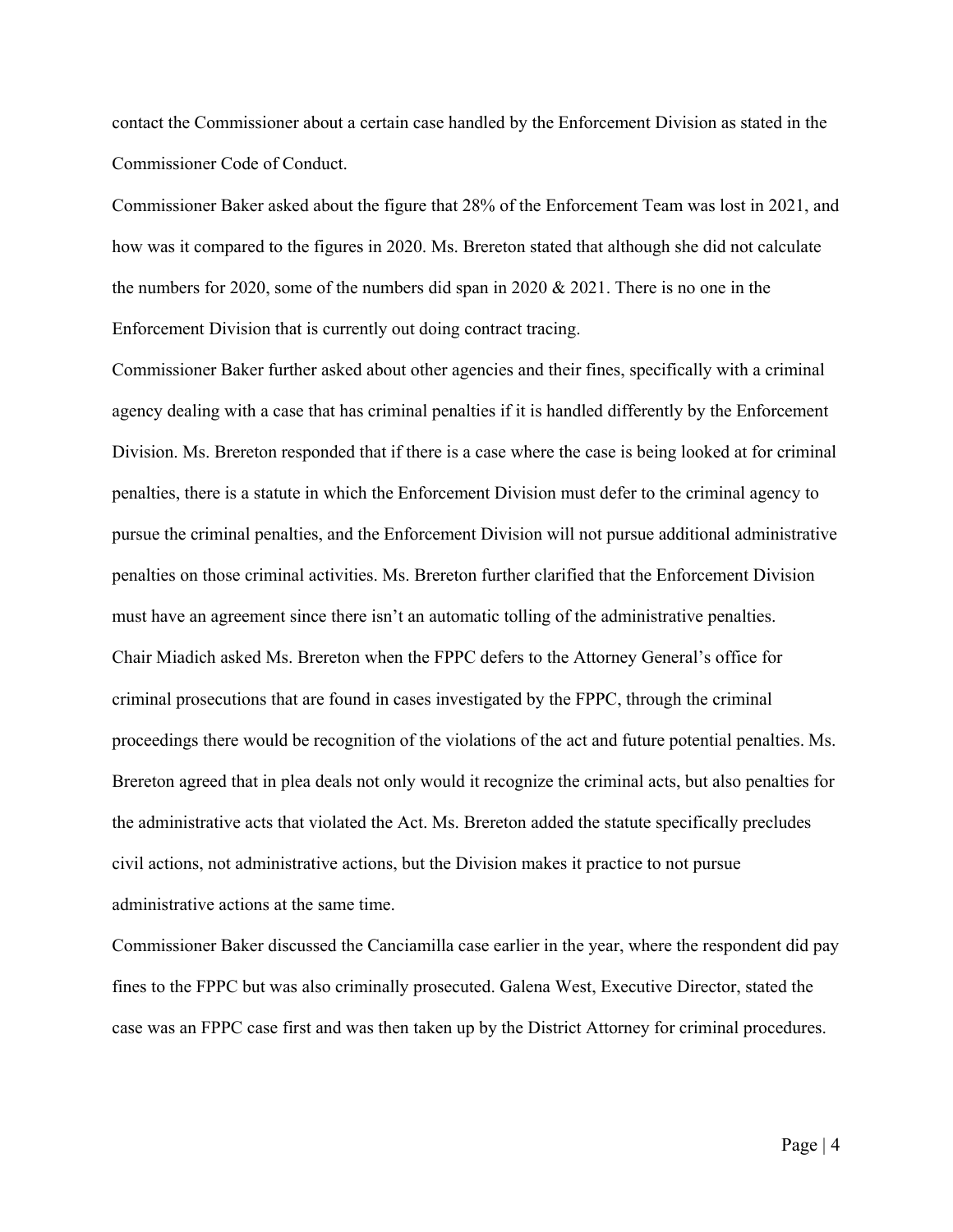Commissioner Baker asked if there are impacts assessed with the team using the streamline program. Ms. Brereton stated she sees more streamline cases coming before her and they are much faster for her to process so she can guess they're much faster for staff which frees up more staff time. Commissioner Baker asked if the 185 submissions to AdWatch this year was compared to the previous years and whether it signifies an upward trajectory or is flat. Mr. Burton responded that more details about these submissions are going to be discussed later in conjunction with the recall. However, Mr. Burton did mention in 2019 did not have AdWatch live, since it was taken down between elections.

Commissioner Baker also inquired about pre-election communications, and if the Enforcement Division try not to release what could be information on a case leading up to an election, so that the case does not impact the election. Ms. Brereton responded that the Division tries to work out the timing as much as possible before the election. Settlements, however, do take time and sometimes information cannot be released before the election. However, if there is a circumstance where the parties agree on the stipulations then the Division will release that information even if it is before the election.

Commissioner Baker wanted further clarification that a party who is on an election ballot within a certain timeframe is not a factor in when the Enforcement Division releases the information on a case to the public. Ms. Brereton responded that if it is an action concerning the election, if the case can be brought to a resolution before the election the Enforcement Division will do so. Ms. Brereton stated that the pre-election statements are due 16 days before the election so there are timing requirements that make the scenario where information about a case on a candidate released before the election very unlikely. Chair Miadich reiterates that the potential political ramifications of a finding by the Enforcement Division for violations have no factors on when the Division will release that information and that to consider political consequences would be inappropriate for the Enforcement Division.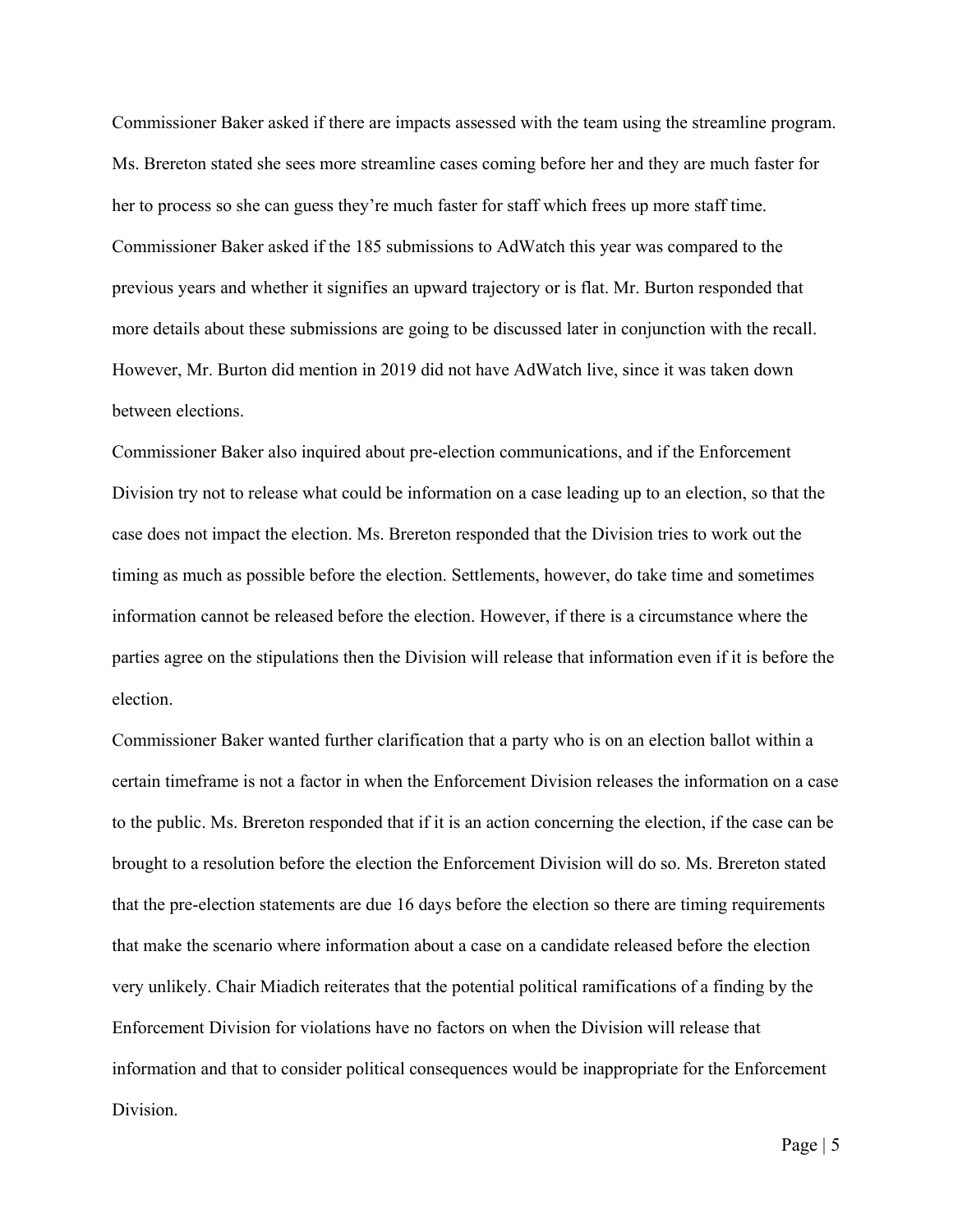Chair Miadich asked about the AdWatch numbers from 2021 since 40% were related to the state gubernatorial election and wanted to know what comprised the 60%. Mr. Burton responded those consist of special elections as well as submissions from elections that have transpired, specifically from 2020.

Chair Miadich also inquired the number of complaints and referrals, and what was unique about the year 2019 as it peaked compared to other years, with over 1950 referrals and 744 complaints. Ms. Brereton responded that in terms of the referrals the Division received many referrals from local filings officers that are seen as "bad referrals", which are referrals that had incomplete or incorrect information. There was one county that sent hundreds of referrals to the FPPC, and most of them had challenges. In terms of complaints, the Disclose Act was a contributor to the number of complaints rising that year.

Commissioner Wilson asked when a case is filed anonymously if it is confidential to the staff of the Enforcement Division or if it anonymous across the board. Ms. Brereton stated that it is completely anonymous, and that the Enforcement Division does not know who the complainant is. This bring challenges because if the Enforcement Division has questions, and the complainant is anonymous, then no clarification can be done, which can lead to reject the complaint since no information can be gathered.

Commissioner Wilson inquired about the number of anonymous complaints. Ms. Brereton responded that she does not know the actual numbers from how much the anonymous complaints make up the overall number of complaints. There are more sworn and non-sworn complaints than there are anonymous complaints.

Commissioner Baker asked why the AdWatch program gets turned off using the example of a school district using public money for an advertisement. Chair Miadich stated the AdWatch historically was turned off but that has been changed and AdWatch will stay on going forward.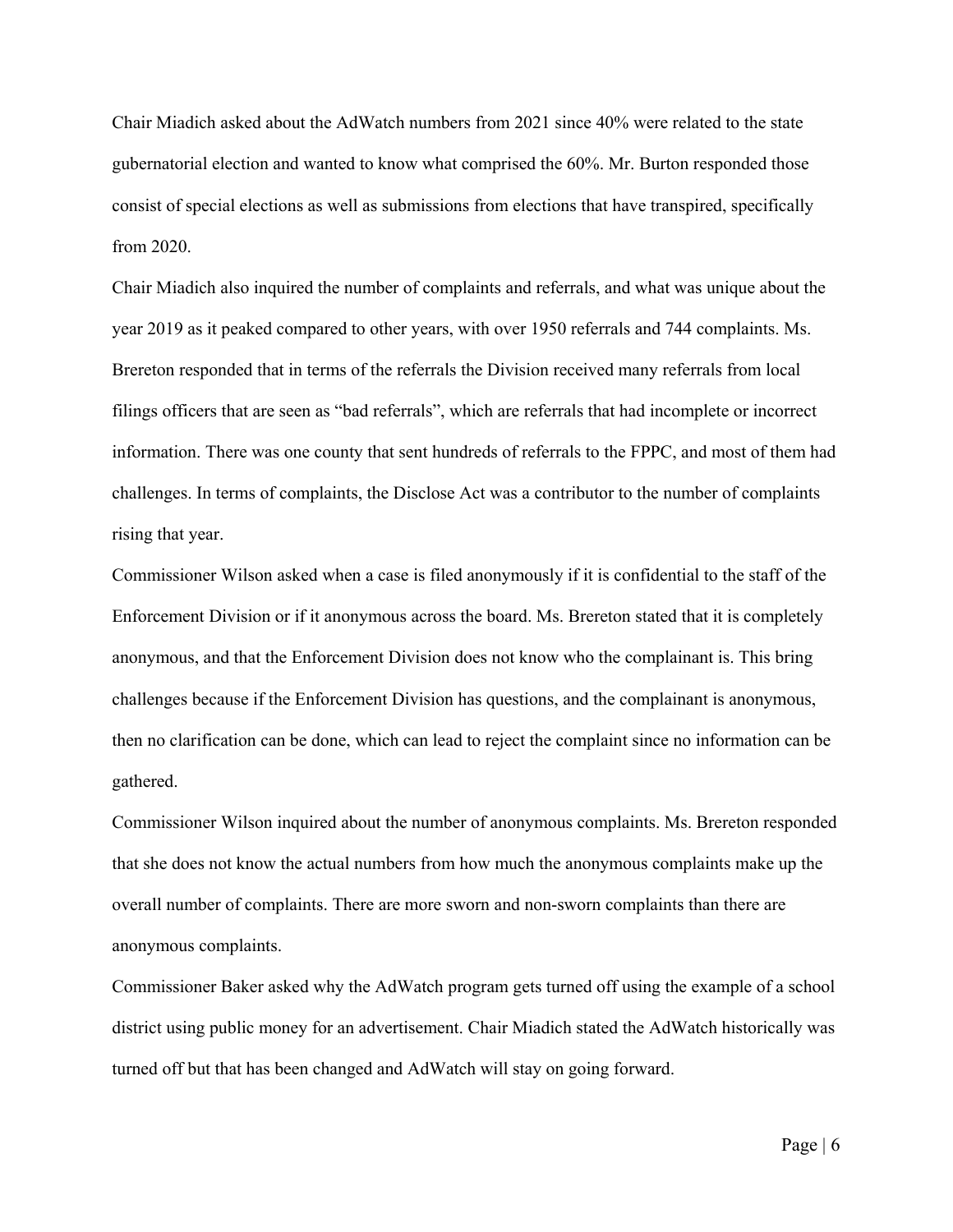Commissioner Baker inquired about how many cases fit into the category of not violating the act at all and what cases are not even in the jurisdiction of the FPPC. Ms. Brereton responded that is one of the very common reasons why a complaint is rejected, although there aren't exact numbers to show this. The intake staff reviews every complaint, and their review occurs immediately, so whenever cases do not violate the act, it is quicker to reject it.

Commissioner Baker inquired if it is possible to do so either quarterly or monthly updates to provide how many cases are at a certain age. Chair Miadich responded since there are new procedures in the Enforcement Division to track workload and other topics, a mid-year report and then an updated annual report makes the most sense in terms of efficiency. Ms. Brereton agrees with the timing but will need to investigate whether it is information that can be gathered efficiently. Although the database is great, there are some limitations, and some calculations are done manually, and she needs to review if there are sufficient resources to accomplish the calculations that is being discussed by the Commissioners.

Commissioner Baker inquired if there are mechanisms in place to track when a statute of limitation is about to expire. Ms. Brereton replied that the Enforcement Division keeps track of the statute of limitations as best as possible with the information available. Once the reasonable statute of limitations is identified, it is tracked by the Enforcement Division. Ms. Brereton also stated that the case load is very high right now, with an attorney having around 95 cases. So, there may be a chance where the statute of limitations expires, but it is very rare. Commissioner Baker asked if there are any additional tools for the Enforcement Division to have to assist with the workload. Ms. Brereton responded that she would not want to answer that question without going through the streamline program with an election year coming up.

Commissioner Baker asked about what the Diversion Program is and for whom it is appropriate for. Ms. Brereton responded that people, candidates, and committees who qualify for a streamlined